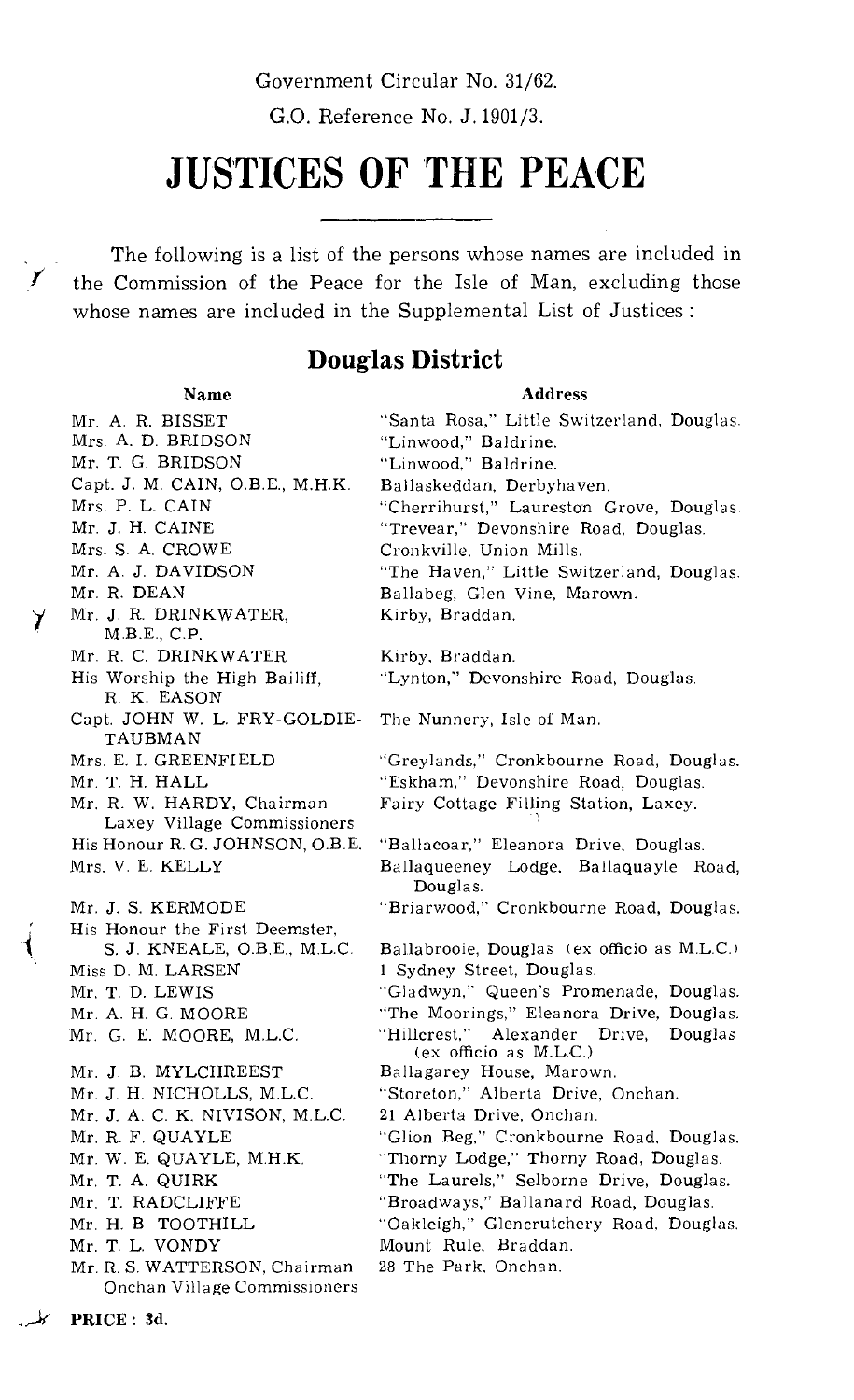# Ramsey District

### Name

- Mr. J. T. CHRYSTAL, D.F.C.
- Mr. J. F. CORKHILL
- Mr. J. H. CRAINE,
- Mr. J. F. CRELLIN, O.B.E., M.C., C.P.
- Miss F. E. DAVIDSON
- Mr. K. G. GROVES, M.A., Ll.M.
- Mr. P. *G.* HISLOP
- Mr. A. S. KELLY, M.H.K.
- Mrs. M. KERRUISH
- Mr. R. F. MALLARD
- Mr. H. T. MOORE
- Mrs. D. M. QUAYLE, Chairman Ramsey Town Commissioners
- Mr. H. H. RADCLIFFE, M.H.K.
- Mrs. A. M. STEPHENSON
- Mrs. G. J. TEARE
- Mr. J. K. C. TEARE
- Miss J. C. C. THORNTON-DUESBERY
- Sir SIDNEY WADSWORTH, Kt.

#### Name

- Mr. R. J. G. ANDERSON
- The Rt. Reverend the Lord Bishop of Sodor and Man, Dr. BEN-JAMIN POLLARD, M.Sc.
- Mr. W. T. BURROWS
- Mr. H. K. CORLETT, O.B.E.
- Mrs. TRIXIE CORLETT
- Mr. E. N. CROWE, M.H.K.
- M:•. W. E. CUBBON, B.Sc.
- Miss M. T. DAVIES
- Colonel H. FORREST, Chairman Peel Town Commissioners
- Mr. C. H. GILL
- Mr. G. H. W. MOORE, M.L.C.
- Mr. T. R. MOORE
- Mr. G. K. OWEN
- Mr. E. H. WOOD

- Mr. J. O. L. CHRISTIAN, C.P. Scarlett House, Castletown.<br>Mrs. E. A. CONNAL Cronk Beg, Colby.
- 
- Mrs. E. A. CONNAL<br>Mr. G. H. COSTAIN
- 
- 
- Port St. Mary Commissioners<br>Mr. T. C. FARAGHER
- 
- 
- Mr. J. W. KEGGIN The Towers, Port Erin.<br>Mr. W. C. KELLY, O.B.E. The Moorings," Port S
- Mr. W. C. KELLY, O.B.E. "The Moorings," Port St. Mary.<br>His Honour the Second Deemster, Crogga, Port Soderick (ex
- B. W. MACPHERSON, M.L.C. M.L.C.)<br>T. G. H. M. MOORE, C.P. Billown, Ballasalla. Mr. T. G. H. M. MOORE, C.P. Billown, Ballasalla.<br>Brigadier H. N. PIROUET Ballahowin, St. Mark's.
- Brigadier H. N. PIROUET<br>Mr. I. J. QUALTROUGH
- 
- 
- Mrs. E. C. QUAYLE "Struan," Ballasalla.<br>Sir RALPH C. S. STEVENSON. Balladoole, Castletown. Sir RALPH C. S. STEVENSON, G.C.M.G., M.L.C.

#### Address

Cronk-ny-Geill, The Dhoor. "Kerrow-Dhoon," Walpole Drive, Ramsey "Glen Hazel," Crescent Road, Ramsey. Ballachurry, Andreas.

"Cottimans," Port-e-Vullen, Maughold. Thie-Varrey, Maughold. "Altadale," Lezayre Road, Ramsey. "Hillside," Ramsey. Ballafayle, Maughold. "Drakes," Glen Auldyn, Lezayre. 70 Parliament Street, Ramsey. "Hartshill," North Promenade, Ramsey. Ballaradcliffe, Andreas. "Lytchett," Mount Auldyn, Lezayre.

- "Summerland," Ramsey.
- Ballavair, Bride.
- "Hillside Cottage," Corony Hill, Maughold.
- "Ennore," Westfield Drive, Ramsey.

# Peel District

#### Address

Ballamoar, St. John's.

Bishopscourt, Kirk Michael (ex officio as M.L.C.).

White House, Kirk Michael.

- Ballaquane, Peel.
- Westminster Bank House, Peel.
- Cronkville, Kirk Michael.
- School House, St. John's.
- "Sunnyside," Glen Wyllin, Kirk Michael.
- "Cronk Airh," Albany Road, Peel.

Greeba Towers, Crosby. The Raggatt, Peel (ex officio as M.L.C.) "Glynmoar," St. John's. "Dreem Aalin," Tynwald Road, Peel. 14 Michael Street, Peel.

# **Castletown District**

#### Name Address

- 
- Mr. G. H. COSTAIN "Millcroft," Glen Road, Colby.<br>Mr. P. CUBBIN "Cestria," St. Mary's Road, Po
	-
- Mr. P. CUBBIN "Cestria," St. Mary's Road, Port Erin.<br>Mr. R. G. DAVIES, Chairman "Summerland," Bay View Road, Port "Summerland," Bay View Road, Port St.<br>Mary.
- Mr. T. C. FARAGHER Peveril Private Hotel, Port Erin.<br>Mr. J. W. KEGGIN The Towers, Port Erin.
	-
	-
	- Crogga, Port Soderick (ex officio as M.L.C.)
	-
	-
	- "Springfield," Alexandra Rd., Castletown.<br>"Struan," Ballasalla.
	-
	-

Y

ት